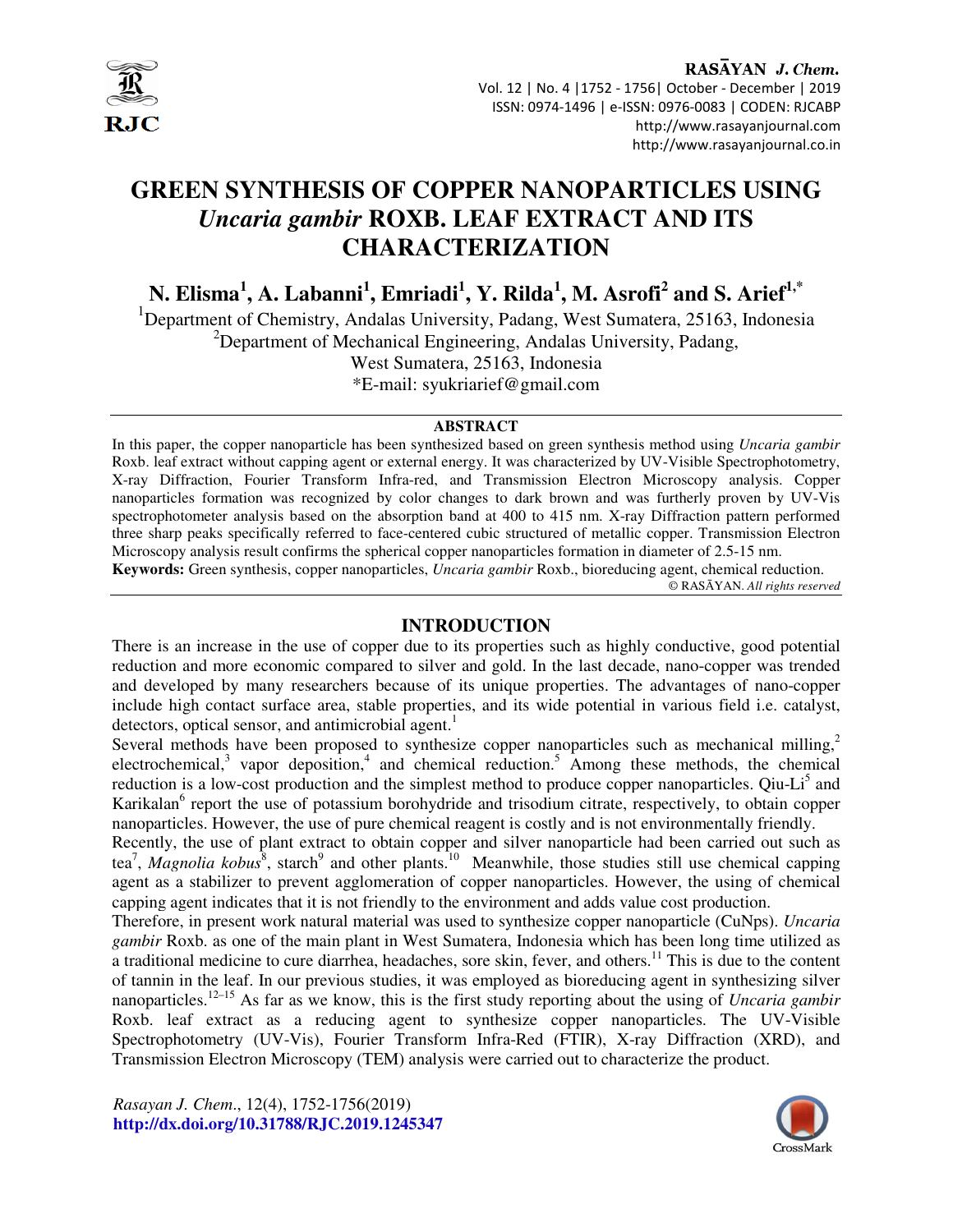### **EXPERIMENTAL**

Fresh *Uncaria gambir* Roxb. leaves were obtained from Payakumbuh, West Sumatera, Indonesia. Copper sulphate (Merck) with 99% purity. Distilled water was supplied from the Department of Chemistry, Andalas University, Indonesia.

*Uncaria gambir* Roxb. leaves were washed several times and shade dried for 5 days in room temperature. The dried leaves were mechanically grounded at 500 rpm for an hour. As many as 10 g leaf powders were mixed with 100 mL distilled water in beaker glass and then boiled at 65  $\degree$ C at 1500 rpm for 2 hours. The mixture solution was cooled in room temperature. It was then filtered by using filter paper (Whatman no. 1) to obtain a clear solution. The extract was stored in a refrigerator at a temperature of  $4^{\circ}C$  for future use.

An amount of 0.0249 g of solid copper was dissolved in 100 mL of distilled water in beaker glass to obtain 0.001 M copper sulphate solution. As many as 20 mL of leaf extract solution of *Uncaria gambir* Roxb. was added to 40 mL of 0.001 M copper sulphate solution. The mixture was stirred at room temperature at a speed of 1000 rpm for 24 hours. It was in colloid suspension and stored in the chamber. After that, the colloid was dried in a drying oven at 50  $\degree$ C for 2 hours to get CuNP powders.

The CuNPs was analyzed by UV-Vis spectrophotometer Specord 200 in a wavelength range of 300-700 nm. FTIR Shimadzu was used to determine the functional group of all tested samples in wavelength of 400-4000 cm<sup>-1</sup> under the resolution of 4 cm<sup>-1</sup>. The crystal structure of powder samples was determined by XRD X'PERT Powder Panalytical instrument with the voltage and current applied during testing were 40 kV and 35 mA, respectively. The diffraction was scanned from 20-80°. The morphology and distribution size of CuNPs were observed by TEM JEM-JEOL 1400 instrument with a voltage level of 100 kV.

### **RESULTS AND DISCUSSION**

The stability of copper nanoparticles was analyzed using UV-Vis spectrophotometer based on time function (Fig.-1). Peak a and b show the absorption peak of *Uncaria gambir* Roxb. extract and CuSO4 in wavelength of 270 nm and 250 nm, respectively. After the reaction, the peaks were shifted and a new peak was formed at a wavelength of 400-410 nm, refers to CuNPs formation.<sup>16</sup> The formation of CuNPs absorption peaks was caused by the presence of plasmon ribbons on the colloidal surface of Cu, which clearly suggested that reduction process of  $Cu^{2+}$  to  $Cu^{0}$  was successfully occurred by the content of leaf extract <sup>17</sup>. A similar study was reported by Salavati-Niasari et al <sup>18</sup> about CuNPs synthesized by chemical reduction methods which showed an absorption peak at 411 nm. However, there was a significant increase in absorbance from 7 to 21 days for 0.82 to 1.65, respectively. After 21 days, there was a decrease in absorbance. This result indicated the beginning of larger clusters formation due to the aggregation of CuNPs.

FT-IR spectroscopy analysis was performed to determine the functional groups in *Uncaria gambir* Roxb. leaf extract and CuNPs before and after the reduction process. In Figure-2 (a) a typical absorption peak of *Uncaria gambir* Roxb. leaf extract with a wider and strong band was observed at 3342 cm-1 due to the presence of an OH bond of the phenolic group. The O-H strain of the hydroxyl group is marked at the peak of 3850 cm-1. The peaks of 1898 cm-1 and 1635 cm-1 show the presence of cluster C=O and the existence of the H-O-H bond, respectively.<sup>19</sup>

Meanwhile, the IR spectrum of the CuNPs showed absorption at 3289 cm<sup>-1</sup>, 2181 cm<sup>-1</sup>, 1601 cm<sup>-1</sup>, 1373 cm<sup>-1</sup>, and 748 cm<sup>-1</sup> for -OH, CH aliphatic, C=O groups, CO groups and C=C, respectively.<sup>20</sup> The shift of the wavenumber that clearly observed between *Uncaria gambir* Roxb and CuNPs indicates there is an interaction functional group between *Uncaria gambir* Roxb and CuNPs. The O-H and C=O groups which might be contained in tannin compound have a specific absorption peak in the wavenumber range of  $3500-3200$  cm<sup>-1</sup> and  $1725-1705$  cm<sup>-1</sup>, respectively. The aromatic compounds have absorption peaks in the range of 1404-1515 cm<sup>-1</sup> and 1058 cm<sup>-1</sup> for C-O. It can be concluded that the tannin from *Uncaria gambir* Roxb. plays an important role to reduce the metal ion and resulting in CuNPs formation. Figure-2a showed a peak at  $622 \text{ cm}^{-1}$  which indicates the presence of Cu ion. The formation of a new peak at 800  $cm<sup>-1</sup>$  is due to the peak shifting from 622 to 800  $cm<sup>-1</sup>$  which indicates the formation of CuNPs.

Figure-2b shows a diffraction pattern of synthesized CuNps. was the diffraction peak standard of facecentered cubic. Three main peaks in 2 $\theta$  of 43.3°, 50.4°, 74.5° were observed, referred to face-centered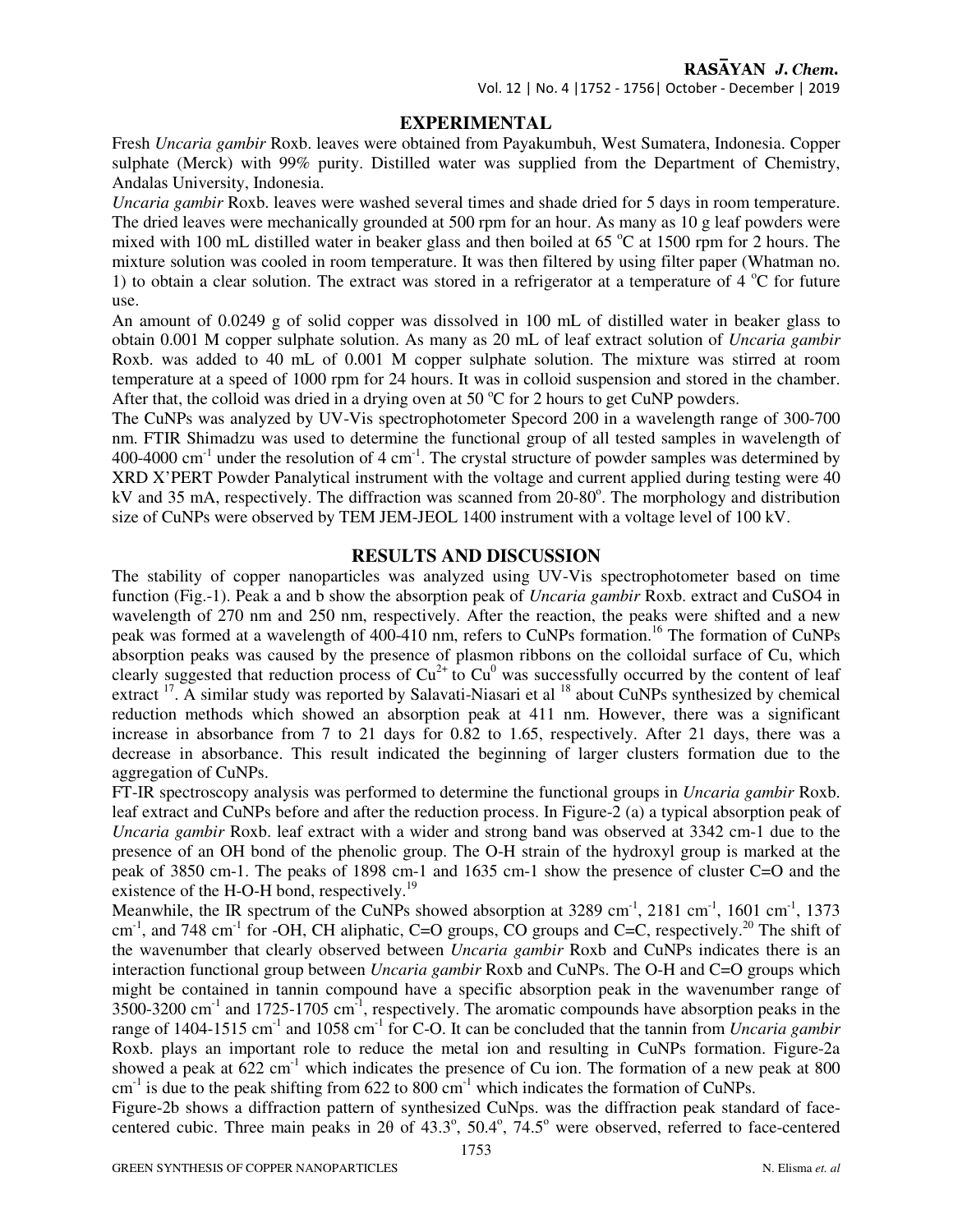## RASAYAN J. Chem.

### Vol. 12 | No. 4 |1752 - 1756| October - December | 2019

cubic structured metallic cupper based on ICSD #627114 standard. This is due to the absence of CuO and Cu<sub>2</sub>O. This result clearly suggested that the *Uncaria gambir* Roxb. leaf extract successfully reduced Cu<sup>2+</sup> and CuO and mediated the formation of CuNps. A similar phenomenon was reported by Nasrollahzadeh<sup>21</sup> on CuNPs synthesized using *Plantago asiatica* leaf extract. The average crystal size of CuNPs was calculated according to the Debye-Scherrer's formula and found to be 4.67 nm.



Fig.-1: UV-Vis Spectrophotometer Analysis of (a) *Uncaria gambir* Roxb. Leaf Extract, (b) CuSO4, (c) CuNps after 14 days. The inset Picture Shows Cu Nps Before and After 21 days



Fig.-2: (a.) FT-IR Analysis Spectrum (b.) XRD Pattern of Copper Nanoparticles



Fig.-3: (a.) TEM Image Copper Nanoparticle and (b.) Particle Size Distribution of Copper Nanoparticles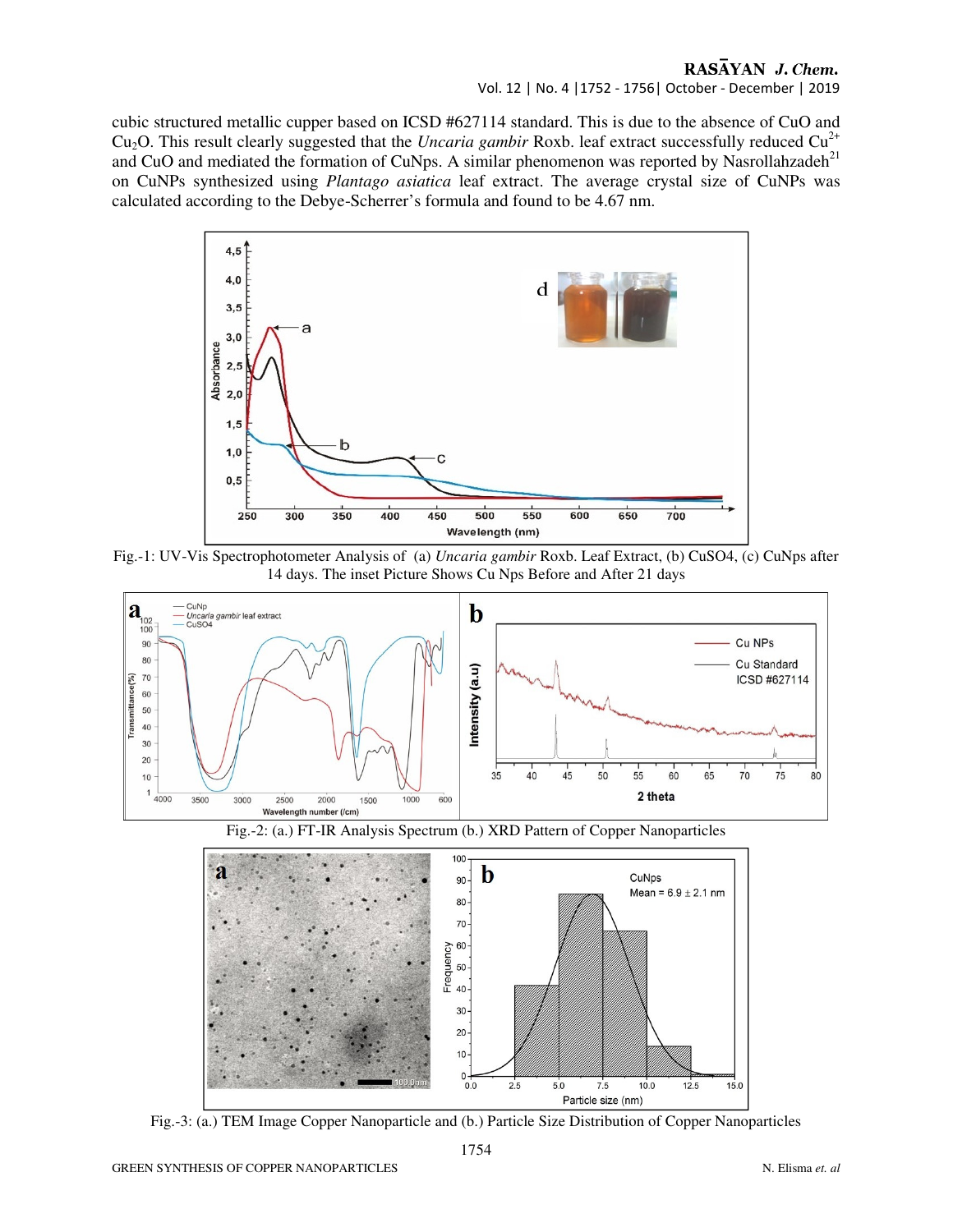### RASAYAN J. Chem.

Vol. 12 | No. 4 |1752 - 1756| October - December | 2019

The morphological of copper nanoparticle was displayed by TEM image in Fig.-3. The copper nanoparticle was in a spherical shape and agglomerated in every section with a diameter range of 2.5-15 nm. The mean diameter was observed to be 6.9-2.1 nm (Fig.-3a). The particle size distribution was obtained using ImageJ (Fig.-3b), where the dominant distribution of the size was in 5-7.5 nm in diameter (about 40% of all particles). This result showed that synthesized copper nanoparticles were smaller in size than the previous report by Saranyaadevi.<sup>22</sup> Compared to previous studies, our study has shown the production of copper nanoparticles with smaller size using *Uncaria gambir* Roxb. as bioreducing agent. This phenomenon might be due to the better performance of *Uncaria gambir* in reducing copper cation, which is related to the structure of the active compound in the plant extract.

| Tuble 1. Combanoon of Family Size on Flocation + analysis and Extracts |             |                   |                     |                                    |
|------------------------------------------------------------------------|-------------|-------------------|---------------------|------------------------------------|
| Precursor                                                              | Extract     | Crystal Structure | Particles Size (nm) | Refferences                        |
| CuSO <sub>4</sub>                                                      | . Sanctum   | FCC               |                     | Kulkarni et al <sup>23</sup>       |
| CuCl <sub>2</sub>                                                      | . asiatica  | <b>Spheric</b>    | 7-45                | Nasrollahzadeh et al <sup>21</sup> |
| Cu(NO <sub>3</sub> ) <sub>2</sub>                                      | ). papava   | FCC               |                     | Suresh et al'                      |
| CuSO <sub>4</sub>                                                      | gambir Robx | FCC               | 5.9                 | This work                          |

Table-1: Comparison of Particle Size on Precursor Variations and Extracts

This possibility is caused by high levels of tannin in *Uncaria gambir* roxb which makes the reduction process run well, cap the nanoparticles and control the growth. As a result, it controls the size of the nanoparticles.

### **CONCLUSION**

A synthesis route of nanoparticles in a simple way using natural materials was successfully conducted. The UV-Vis analysis confirmed the formation of copper nanoparticles with an absorption peak at 411 nm. FTIR spectrum showed the formation of a new peak at  $800 \text{ cm}^{-1}$ . The XRD analysis showed the formation of well crystallite face-centered cubic structured of copper nanoparticles. This research showed that *Uncaria gambir* Roxb. can be used to synthesize stable small-sized copper nanoparticles with good potential to be developed in some fields. This method provides many advantages such as non-toxic, easy to do, relatively low cost, short implementation time, and environment-friendly, because of the use of unharmful chemical materials.

### **ACKNOWLEDGMENT**

One of the authors would like to thank the Education and Training Center of the Ministry of Industry for funding this research.

### **REFERENCES**

- 1. J. Ramyadevi, K. Jeyasubramanian, A. Marikani, G. Rajakumar and A. A. Rahuman, *Mater. Lett.*, **71**, 114(2012), **DOI:** 10.1016/j.matlet.2011.12.055
- 2. I. Ban, J. Stergar, M. Drofenik, G. Ferk and D. Makovec, *J. Magn. Magn. Mater.*, **323(17)**, 2254(2011), **DOI:** 10.1016/j.jmmm.2011.04.004
- 3. M. Raja, J. Shuba, F. B. Ali and S. H. Ryu, *Mater. Manuf. Process.*, **23(8)**, 782(2008), **DOI:** 10.1080/10426910802382080
- 4. A. Safonov, V. Sulyaeva, N. Timoshenko and S. Starinskiy, *Phys. Lett. Sect. A Gen. At. Solid State Phys.*, **381(25-26)**, 2103(2017), **DOI:** 10.1016/j.physleta.2017.04.031
- 5. Z. Qiu-Li, Y. Zhi-Mao, D. Bing-Jun, L. Xin-Zhe and G. Ying-Juan, *Trans. Nonferrous Met. Soc. China (English Ed.*, **20(s1)**, s240(2010), **DOI:** 10.1016/S1003-6326(10)60047-7
- 6. N. Karikalan, *Rasayan J. Chem.*, **11(4)**, 1451(2018), **DOI:** 10.31788/RJC.2018.1143068
- 7. Y. Suresh, S. Annapurna, A. K. Singh and G. Bhikshamaiah, *Int. J. Innov. Res. Sci. Eng. Technol.*, **3(4)**, 11265(2014).
- 8. H. J. Lee, J. Y. Song and B. S. Kim, *J. Chem. Technol. Biotechnol.*, **88(11)**, 1971(2013), **DOI:** 10.1002/jctb.4052
- 9. C. T. Handoko, A. Huda, M. D. Bustan, B. Yudono and F. Gulo, *Rasayan J. Chem.*, **10(4)**, 1137(2017), **DOI:** 10.1002/jctb.4052
- 10. V. Vadlapudi, M. Behara and M. Nagalakshmi Devamma, *Rasayan J. Chem.*, **7(3)**, 219(2014).
- 11. A. Rauf, Rahmawaty and A. Z. Siregar, *Procedia Chem.*, **14**, 3(2015), **DOI:** 10.1016/j.proche.2015.03.002